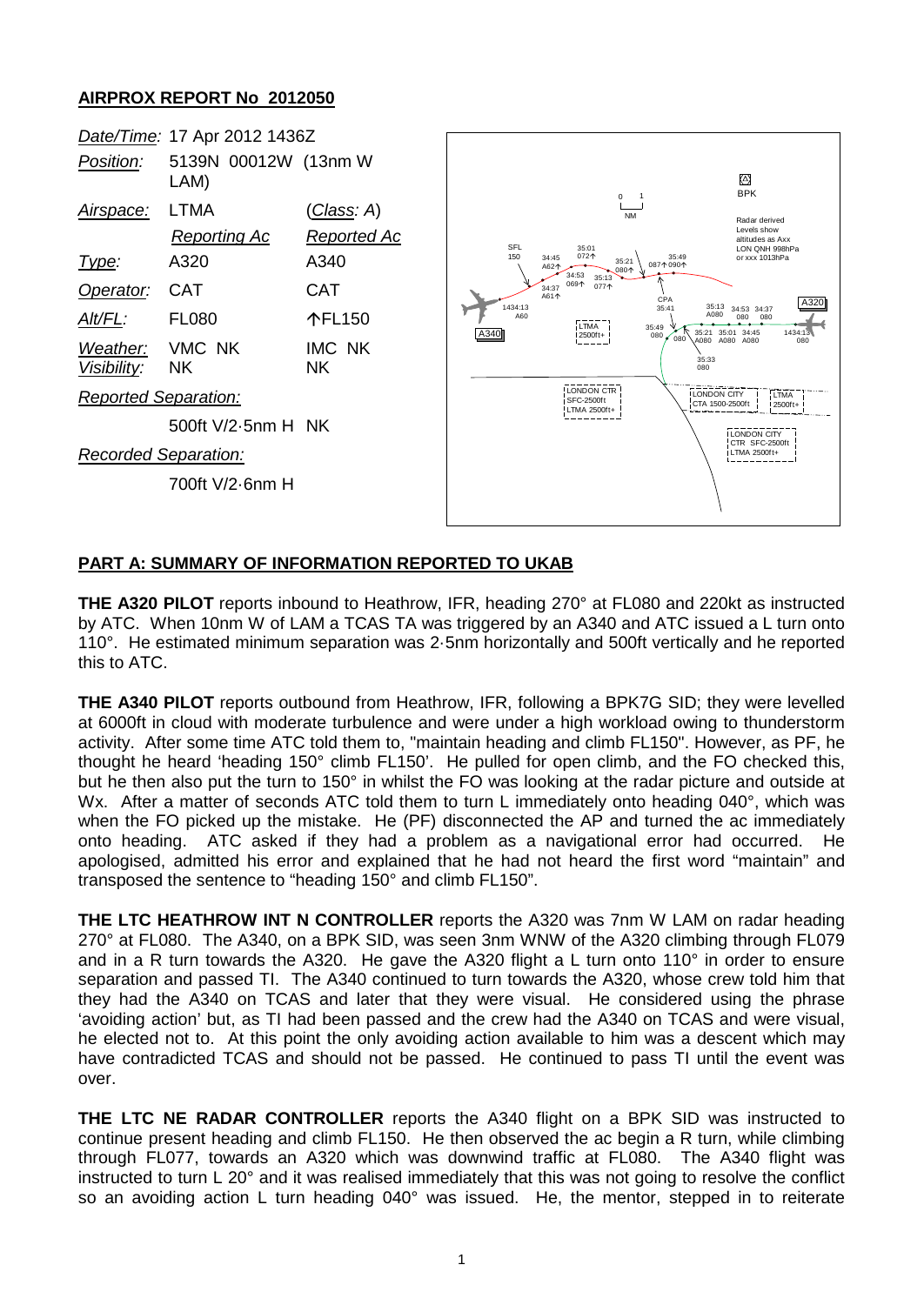avoiding action and pass TI. The A340 appeared to turn L briefly and then make another turn to the R. After querying this, the pilot advised that he had thought the instruction was to climb to FL150 and fly heading 150° and apologised for the mistake.

**ATSI** reports that the Airprox was reported in LTC airspace when an A340 and an A320 came into confliction at FL080 approximately 14nm W of LAM.

The A340 had departed London Heathrow for a flight to the Far East and was in receipt of a RCS from LTC NE on the NE Deps frequency 118·825MHz. The A340 was operating on SSR code 5204.

The A320 was inbound London Heathrow and was in receipt of a RCS from LTC Heathrow INT DIR N on frequency 119·725MHz. The A320 was operating on SSR code 3125.

The LTC NE sector was being operated by a trainee and mentor using surveillance from the Debden Radar. The NE sector included the LAM Sector and NE Deps at the time of the incident. ATSI assessed the traffic/RT on the NE sector as moderately light. The LTC DIR N was operating using Swanwick Multi-Radar Tracking (MRT).

ATSI had access to both pilot reports, NE and LL INT DIR N controller reports, recorded area surveillance and transcription of frequencies 118·825 and 119·725MHz.

The London Heathrow METARs were:-

EGLL 171420Z 25017KT CAVOK 13/01 Q0997= and METAR COR EGLL 171450Z 26015KT CAVOK 13/01 Q0997 TEMPO 4000 SHRA TSGR BKN012CB=

The A320 flight called LL INT DIR N at 1428:16 inbound LAM descending FL120. The A320 crew was instructed to leave LAM on a heading of 270° at 220kts. The A320 flight was then given stepped descent through consecutive flight levels.

The A340 flight called LTC NE at 1430:20 passing 2400ft for 6000ft on a BPK7F SID. The NE trainee requested the A340 flight to squawk ident.

Having just passed LAM, the A320 flight was instructed to descend FL080 at 1432:30. At the same time the A340 had reached altitude 6000ft and was inbound CHT in accordance with the SID. Once clear of traffic being vectored for arrival to London Heathrow, the A340 flight was instructed, at 1434:15, "…*continue present heading climb now flight level one five zero."* This was read back, "*continue present heading and climb flight level one five zero (A340 c/s)."* Mode S showed that the A340's heading at this time was 065° (inbound BPK).

The A340 continued on a Mode S reported heading of 065°for a further 30sec, after which, from 1434:45, Mode S indicated that a R turn was being executed. By 1434:53 the A340 was passing FL069, 8nm WNW of the A320, which was maintaining FL080. The A320 was continuing on its W'bound heading with approximately 3nm to run before it could be expected to be vectored L into the arrival sequence. Although the A340's turn had commenced it was not yet appreciably off the inbound BPK track.

At 1435:00 the A340 was 30° to the R of the SID track (Mode S heading 095°) and the NE trainee instructed the A340 flight to, "…*turn left twenty degrees*", and after a correct read back the NE trainee transmitted, *"(A340 c/s) avoiding action turn left now heading zero four zero degrees*." Immediately after the read back of the heading the NE mentor assumed control of the RT and passed TI, *(A340 c/s) twelve o'clock er flight level eight zero left turn immediately heading zero four five."* The A340 pilot responded, "*we're turning left this time (A340 c/s)."* The A340 was further instructed to, "…*expedite climb.*"

Low-Level STCA activated between the A340 and A320 at 1435:13. Separation between the 2 ac was 5·2nm/300ft (3nm or 1000ft required). See Figure 1.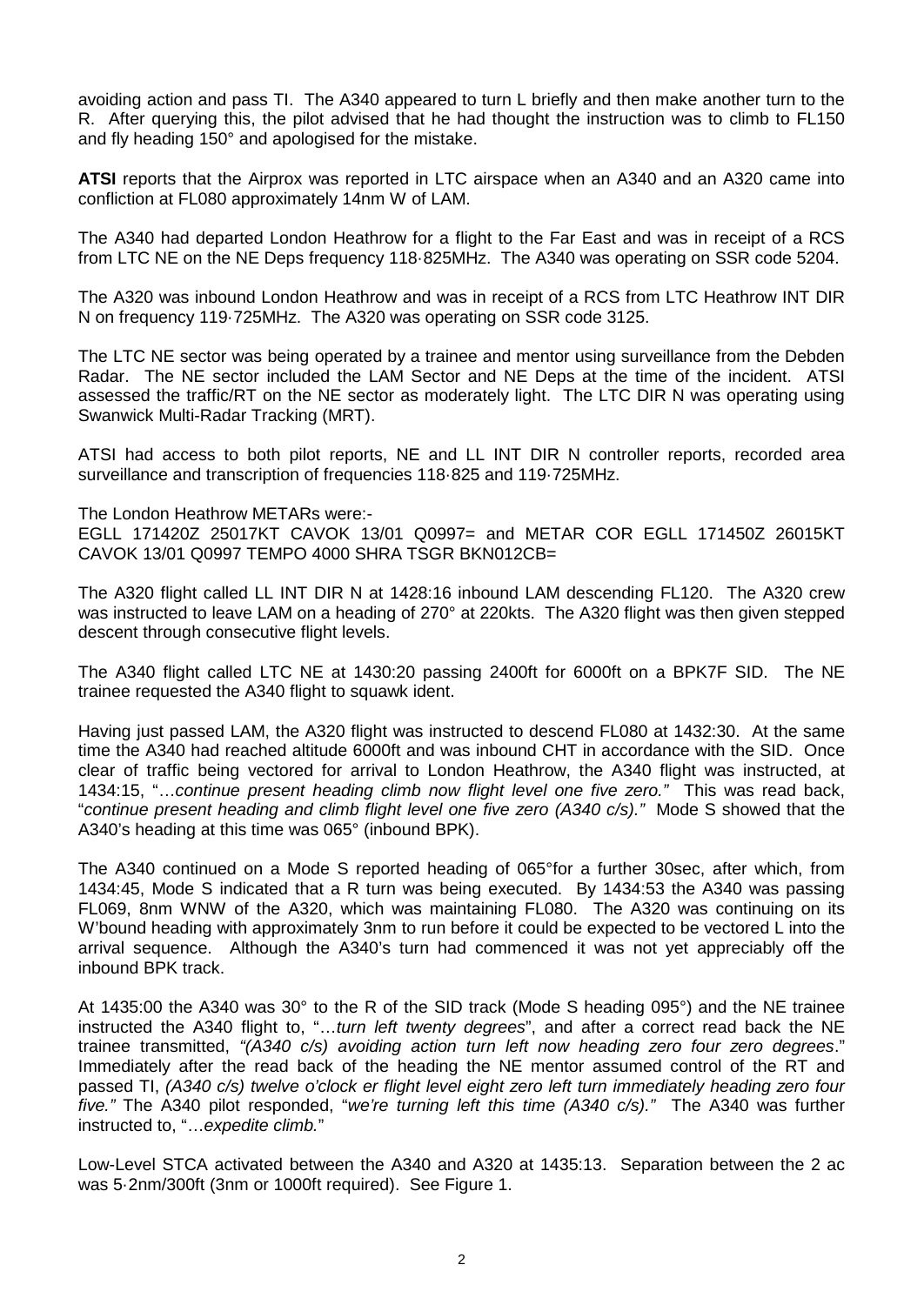

Figure 1: (Swanwick MRT) 1435:13 UTC

At 1435:15 LL INT DIR N instructed the A320 flight, *"(A320 c/s) turn left heading one one zero degrees.*" Following a correct read back the LL INT DIR N controller stated, *"That's it there is traffic in your* (1435:20) *right er one o'clock range of four miles climbing er climbing above you*." The pilot responded, "*Thanks er yeah on TCAS.*" The LL INT DIR N then informed the A320 flight, "*He's turning away from you now (A320 c/s).*" The pilot replied, *"(A320 c/s) copied and er looking*  (1435:40) *now visual*."

High Level STCA was activated at 1435:21 as the A340 passed FL080, Mode S heading 111°, 4*·*1nm NW of the A320. (See Figure 2). On the next update of the surveillance replay the STCA downgraded to Low Level and the A340 was observed to have turned L from a Mode S heading of 111° to 102°.



Figure 2: (Swanwick MRT) 1435:21

Separation was briefly lost at 1435:33 when the distance between the 2 ac fell to 2·8nm/400ft. (See Figure 3). At this time the A320 could be seen to be commencing its L turn and the A340 had turned L to heading 084°.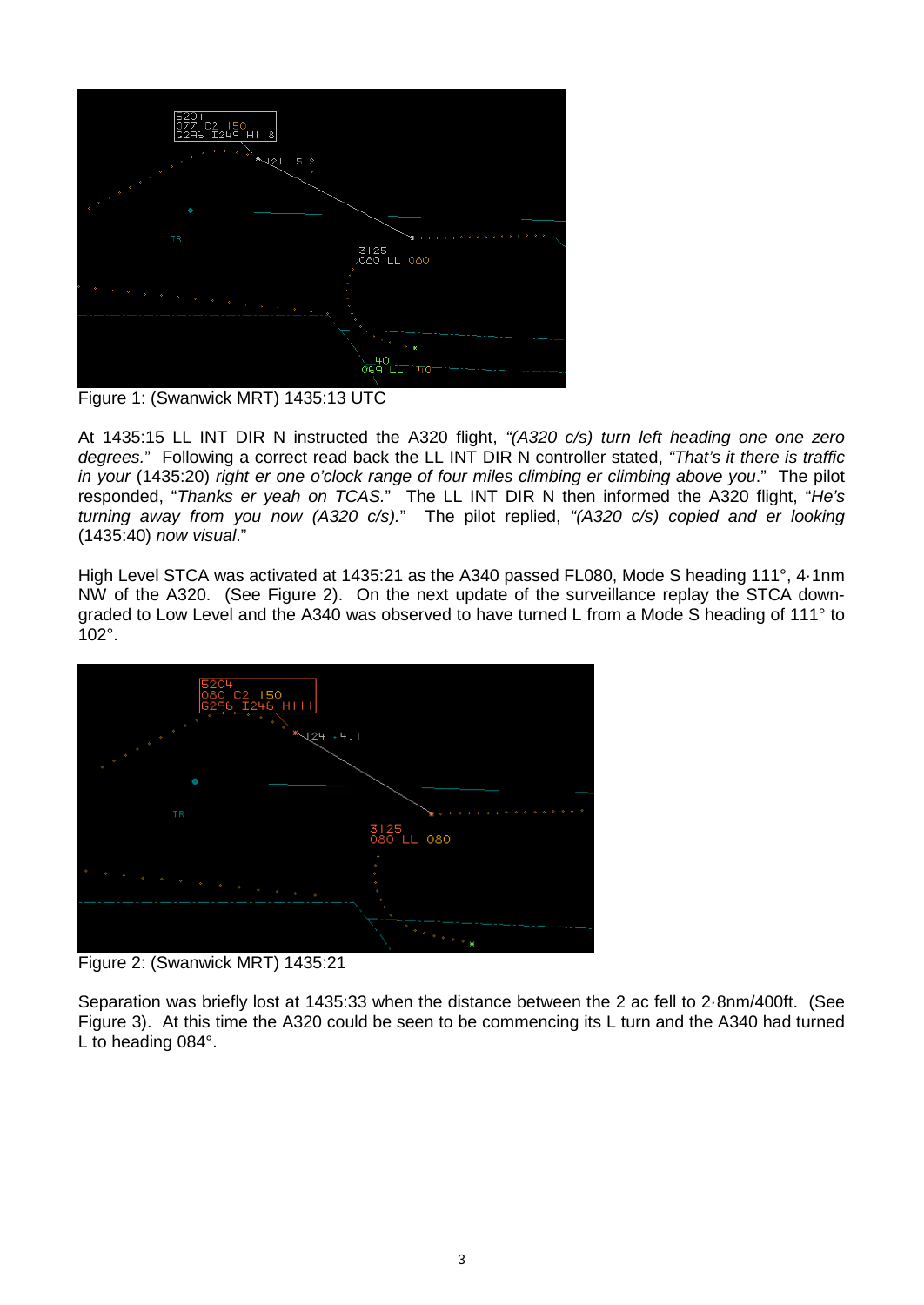

Figure 3: (Swanwick MRT) 1435:33

Surveillance Replay showed that STCA deactivated at 1435:41 but the A340's Mode S heading was beginning to show a R turn. The distance between the ac at 1435:41, the CPA, was 2·6nm/700ft.

Separation was restored at 1435:49 when the A340 passed FL090 (2·9nm/1000ft), the A320 now firmly established in its LH turn and moving away from the A340. At this time the A340's Mode S heading reported that the A340 had turned slightly further to the R onto heading 093° then onto 099°. (See Figure 4).



Figure 4: (Swanwick MRT) 1435:57

At 1435:57, the NE trainee, having resumed control of the sector, informed the A340 flight, *"(A340 c/s) you're turning right again turn left now heading zero four zero degrees.*" The pilot replied, "*we're turning left zero four zero*." The NE mentor again assumed control of the sector and informed the A340 crew, "...*you seem to be tracking about er heading of er one hundred at the moment.*" The pilot replied, "*we're turning through zero eight zero for o- zero four zero.*"

The A340 eventually reached a Mode S heading of 114° at 1436:13 before commencing a L turn. Figure 5 shows the 4sec interval trail history of the A340 at 1436:42.



Figure 5: (Swanwick MRT) 1436:42

At 1437:30 the NE mentor asked the A340 pilot if there had been a navigational problem on departure. The A340 pilot responded, "*…apologies I thought you said heading of one five zero climb one five zero…"* The A340 flight was then instructed to resume its own navigation to REDFA and shortly thereafter transferred to the next en-route sector.

The A320 flight was issued with further vectors and descent for landing on RW27R.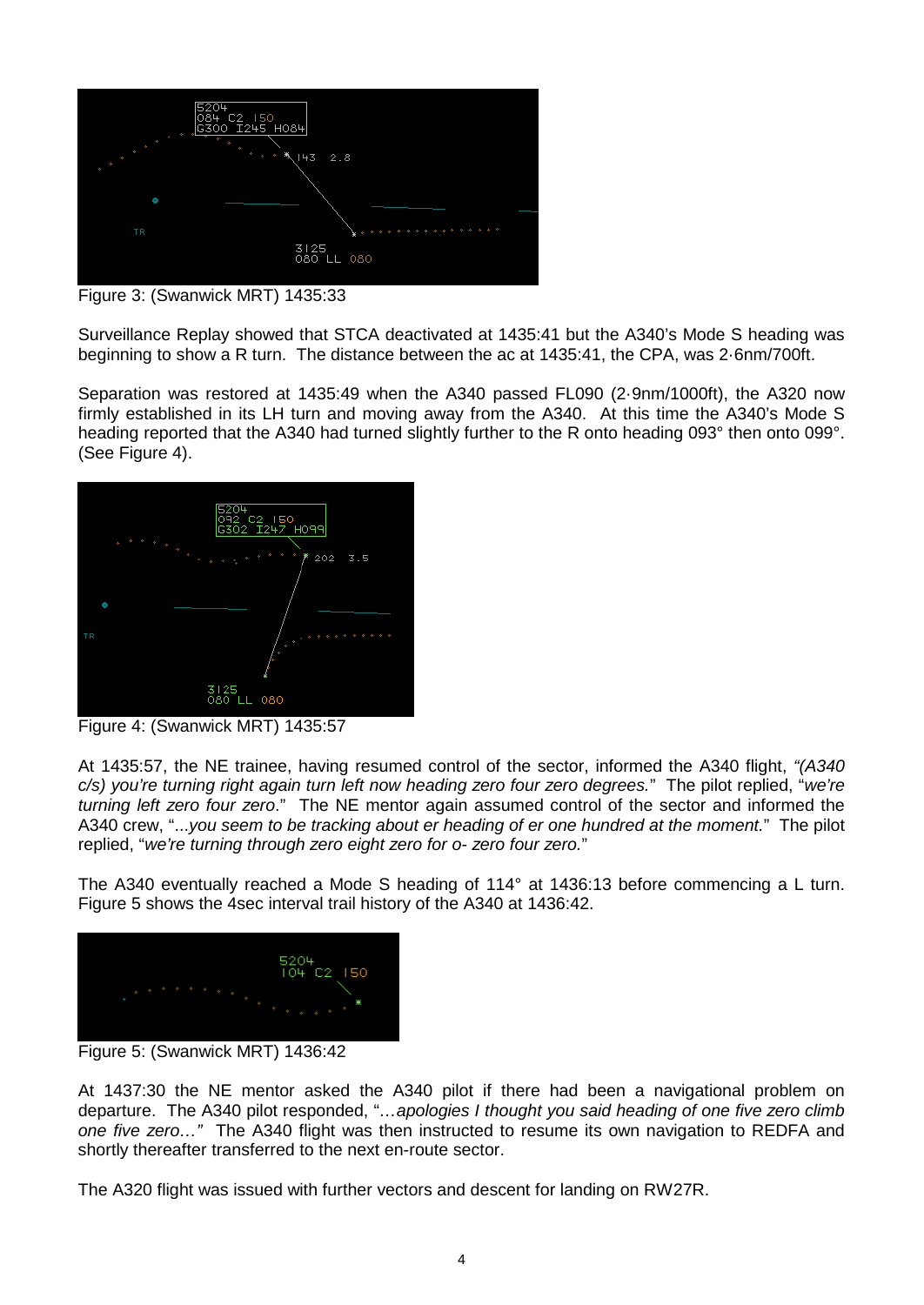The A340 pilot report indicates an increased flight deck workload due to thunderstorm activity in the area.

The NE trainee controller observed that the A340 was diverging from the SID route within 15sec (approximately 2–3 updates of a situation display using Debden radar). Avoiding action was issued immediately thereafter; however, the A340 was in a L turn for 20sec before appearing to re-establish to the R.

The re-engagement of a R turn that followed is not explained by this investigation.

The separation requirement between the 2 ac was either 3nm or 1000ft. Separation was lost for 16sec. The minimum distance between the 2 ac was 2·6nm and 700ft. At this time the 2 ac were diverging and no risk of collision existed.

ATSI did not have access to any TCAS information that may have been generated during the encounter.

An Airprox was reported following a loss of separation between an A340 and A320 in LTC airspace when the A340, having been instructed to continue on its present heading (065°) and climb FL150, commenced a R turn away from its assigned heading.

The pilot of the A340 believed the ac had been cleared on to heading 150° at the same time as being cleared FL150. This belief was likely pre-disposed by the increased flight-deck workload on the A340.

## **PART B: SUMMARY OF THE BOARD'S DISCUSSIONS**

Information available included reports from the pilots of both ac, transcripts of the relevant RT frequencies, radar video recordings, reports from the air traffic controllers involved and reports from the appropriate ATC authorities.

CAT pilot Members agreed that this incident stemmed from a CRM issue on the A340 flightdeck. Although the crew reported high workload owing to thunderstorm activity, the crew needed to prioritise their tasks to ensure SOPs were carried out normally as well as the extraneous tasks. When the LTC NE controller issued the *"…continue present heading climb now flight level one five zero"* instruction, the FO had read it back correctly but did not monitor the actions of the PF. The FO monitored the PF selecting an 'open climb' on the FMS but did not notice the PF change from Nav to Hdg mode and then select 150°. As a result, the A340 deviated from its assigned heading and turned into conflict with the A320, which caused the Airprox. Pilot Members also discussed the different procedures used by different airlines with respect to pilot's actions in the event of being issued with avoiding action heading instructions by ATC. Some airlines require their crews to disconnect the A/P and fly the turn manually whereas others are required to fly the manoeuvre using the heading bug with A/P engaged, which can lead to a slower turn rate. In this case the A340 crew had reacted in reasonable time to the NE controller's avoiding action instruction, the manoeuvre requiring the crew to reverse from the ac's erroneous R turn into a turn to the L.

The NE trainee controller was very quick to notice the A340's deviation and acted before STCA activated by turning the ac L and then reinforcing the turn with avoiding action. The mentor then reiterated the instruction as well as giving TI on the A320 before issuing an, *"…expedite climb"* instruction. Simultaneously with STCA activating, the Heathrow INT DIR N had issued the A320 with a L turn away from the A340 and then passed TI. The A320 crew had received a TCAS TA at about the same time and followed the ATC L turn instruction before visually acquiring the A340 passing clear on their R. As the L turns took effect the ac passed with 700ft/2·6nm separation at the CPA. With the actions taken by all parties leading to a minor loss of separation with the ac diverging the Board were able to conclude that any risk of collision had been effectively removed. The A340's